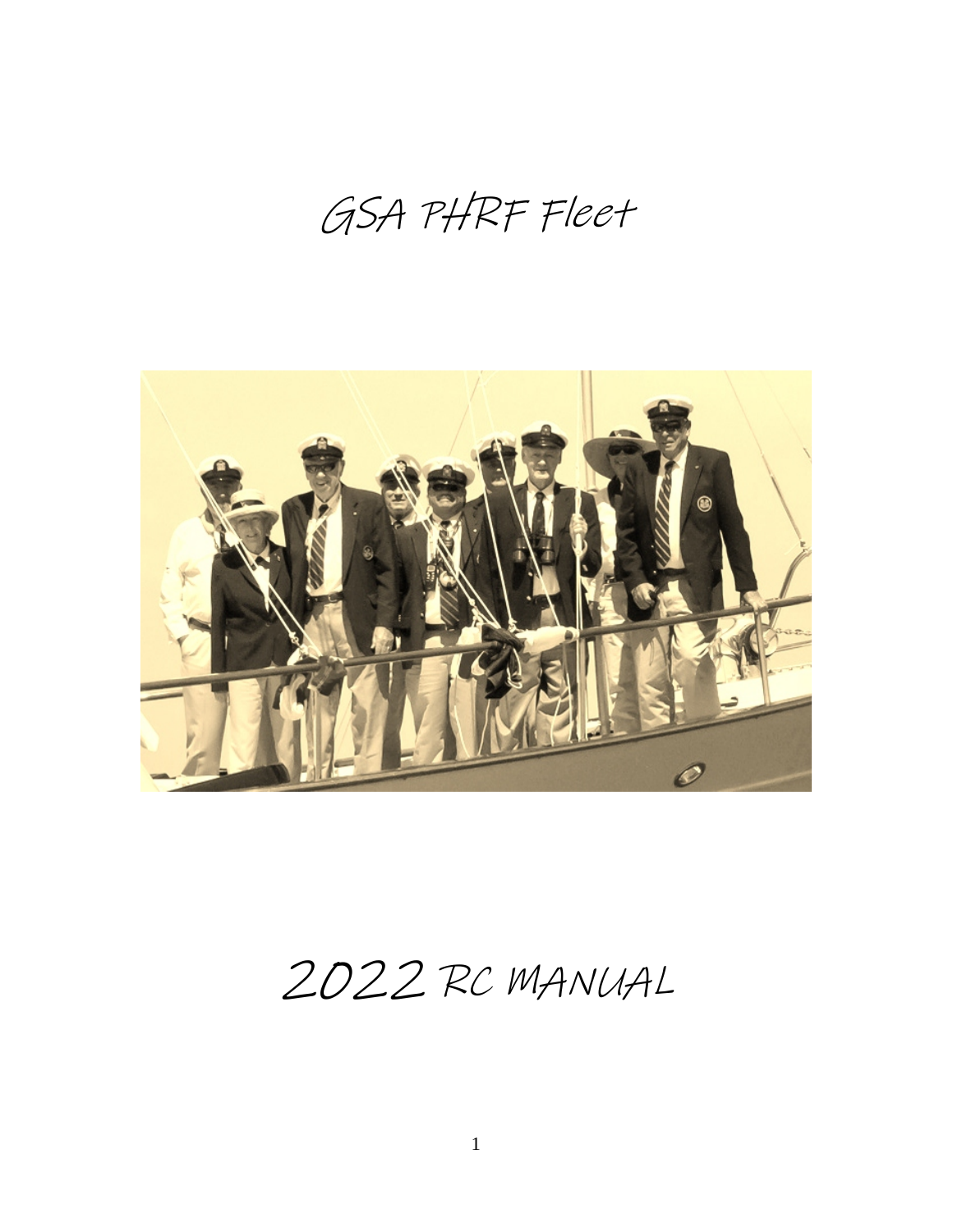### **GLENMAR SAILING ASSOCIATION RACE COMMITTEE MANUAL**

- 1. Race Committee Responsibilities
- 2. Race Committee Jobs
- 3. Setting the Starting Line
- 4. Choosing a Course
- 5. Posting the Course
- 6. Before the Warning
- 7. Starting Sequence
- 8. When to Postpone
- 9. When Not to Postpone
- 10. Procedure for Postponement
- 11. Warning Signals (5 minutes to start)
- 12. Preparatory Signal (4 minutes to start)
- 13. One Minute Before the Start
- 14. Starting Signal
- 15. Recalls
- 16. Individual Recall
- 17. After an Individual recall
- 18. General Recall
- 19. After a General Recall
- 20. Individual vs. General Recall
- 21. During the Race
- 22. Reasons to Shorten or Abandon
- 23. Procedure for Shortening the Course
- 24. Abandonment
- 25. Procedure for Abandonment
- 26. Finishing
- 27. Scorer
- 28. Definitions
- 29. Nighthawk Series Chart, Mark Locations & Distances
- 30. 2022 Start Order
- 31. General
- 32. How to Start GSA Races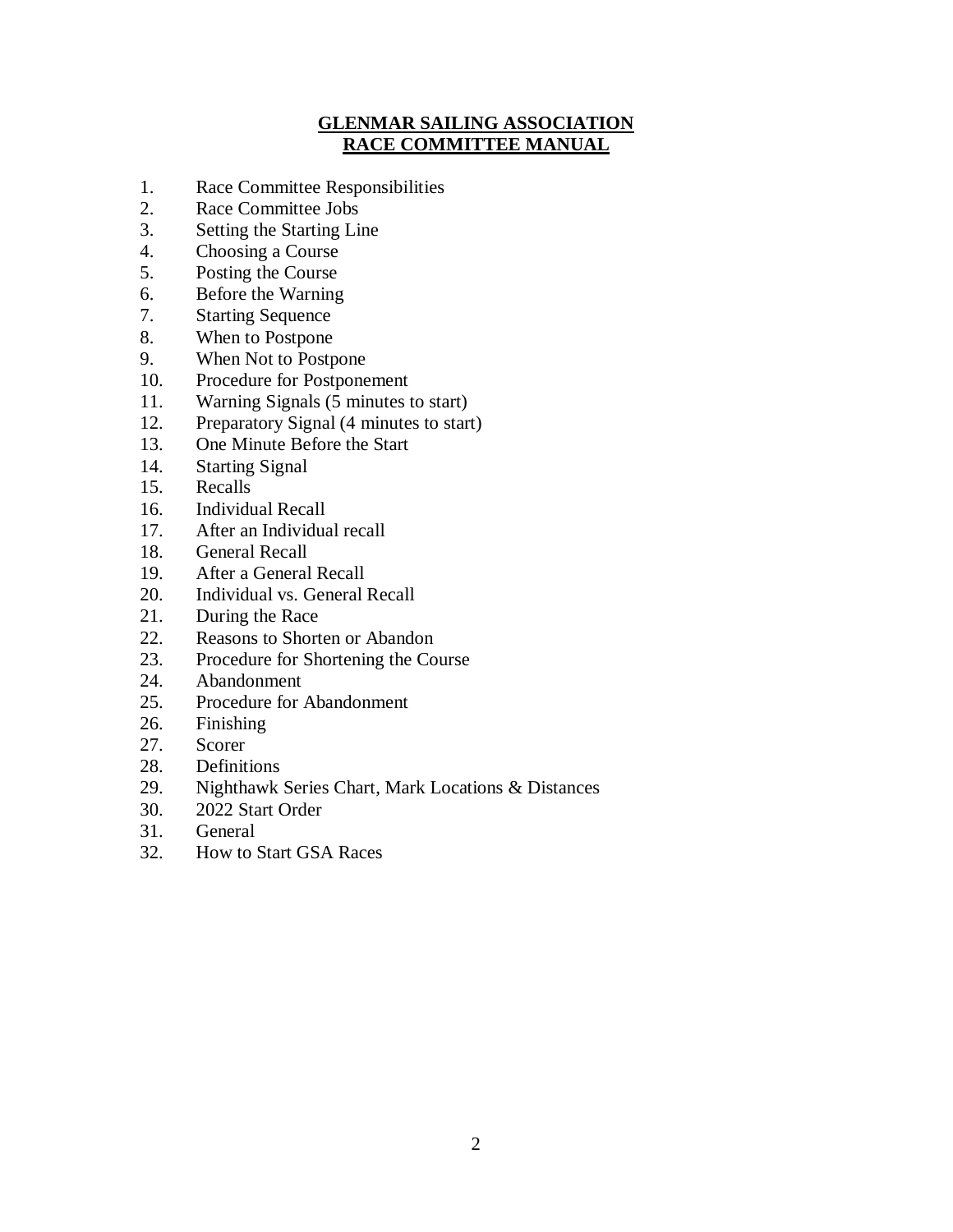#### **1. Race Committee Responsibilities**

- Conduct races as described by:
	- The USSA *THE RACING RULES OF SAILING 2021-2024*
	- The GSA Racing Instruction Manual (Yellow Book)
- Collect scoring data and deliver to the Scorer
	- o Email a photo or text file of the results to Gary Moler [lgmoler@verizon.net](mailto:lgmoler@verizon.net) within 2 hours of race finish
- Keep track of and maintain the Race Committee equipment

### **2. Race Committee Jobs**

- Recorder/Spotter
- Signaler(s)
- Line Sighter
- **Timer**
- Principal Race Officer

### **3. Setting the Starting Line – See NIGHTHAWK SERIES CHART**

- Location: between B (Bowleys), 2, and 4
- Length: should be equal to the length of all boats starting (in the largest class), minimum 500 feet. (Or use 0.1 nm on the GPS) Do not make it too short, if in doubt, make it longer
	- Shorter for light air and flat seas
	- Longer for heavy air, big seas
- Set the line as perpendicular to the average wind direction as possible
- The first leg should be upwind
- Determine the wind direction from a drifting boat with a compass. Move the boat to be directly down wind from the first mark

-

### **4. Setting the Windward Mark (when not a government mark)**

- A temporary (inflatable) mark may be used for the windward mark and be designated as mark "**Z**". Committee boat will provide heading and distance from starting line to "**Z**" announced via radio. Record Z coordinates on scoring sheet.

### **5. Choosing a Course – See NIGHTHAWK SERIES CHART**

- Determine the course distance based on weather
- Set a course with upwind and downwind legs
- Do not use legs 4 to 2 or 2 to 4, if possible, due to shallow water.
- Do not use mark 6 for Divisions A and B
- Finish at a lighted buoy if poor visibility or darkness. You can finish at B (Bowleys)
- Determine the distance from the Yellow Book, minimum of 2 miles

### **6. Posting the Course**

Prior to the Warning Flag (class flag and signal)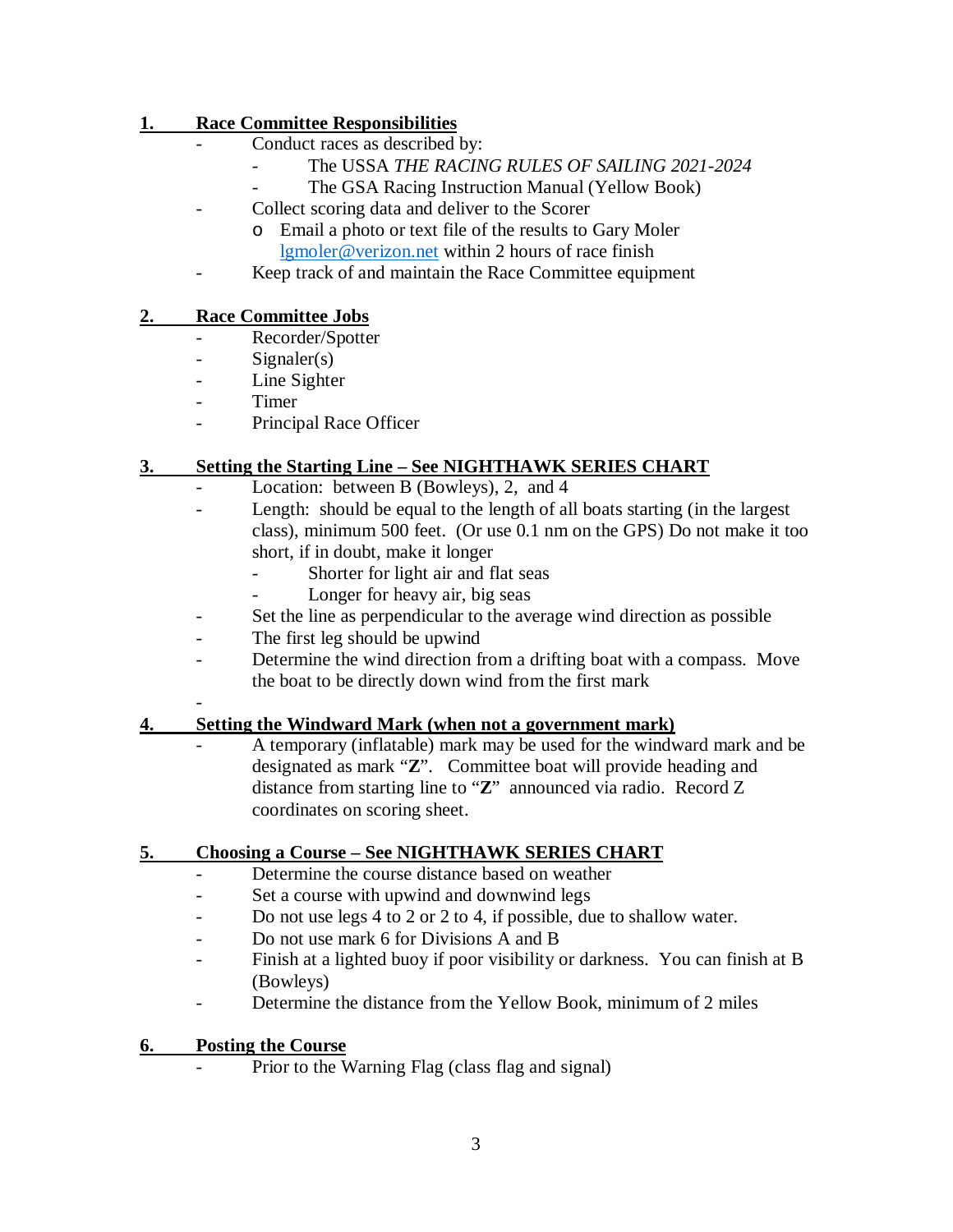- Put the Course Boards on the Course (starting line) side of the Race Committee Boat
- Make sure the boards read correctly from left to right. Read it from the Course side of the boards, not from the Boat side (from the back).
- Attach the Course Boards to the lifelines (with twist ties or wire)

#### **7. Before the Warning**

- Check the time
- Check-in all boats., use the check-off list
	- Important for Safety
	- Helpful for finishing and scoring
- Check the Course Boards
- Check the horns
- Radio Check Announce Courses
- Have all signal flags ready to raise

#### **8. Starting Sequence** – RRS Rule 26

- Class Flags inform competitors who should be starting

**Representative Commercial** 

- Signal Flags inform competitors of what is happening

#### Class Flags

| Class N (Non-Spinnaker)<br>(5) |  |
|--------------------------------|--|
| Class A<br>(9)                 |  |
| Class <b>B</b><br>(6)          |  |
| Class C<br>(7)                 |  |
| Class CC<br>(White)            |  |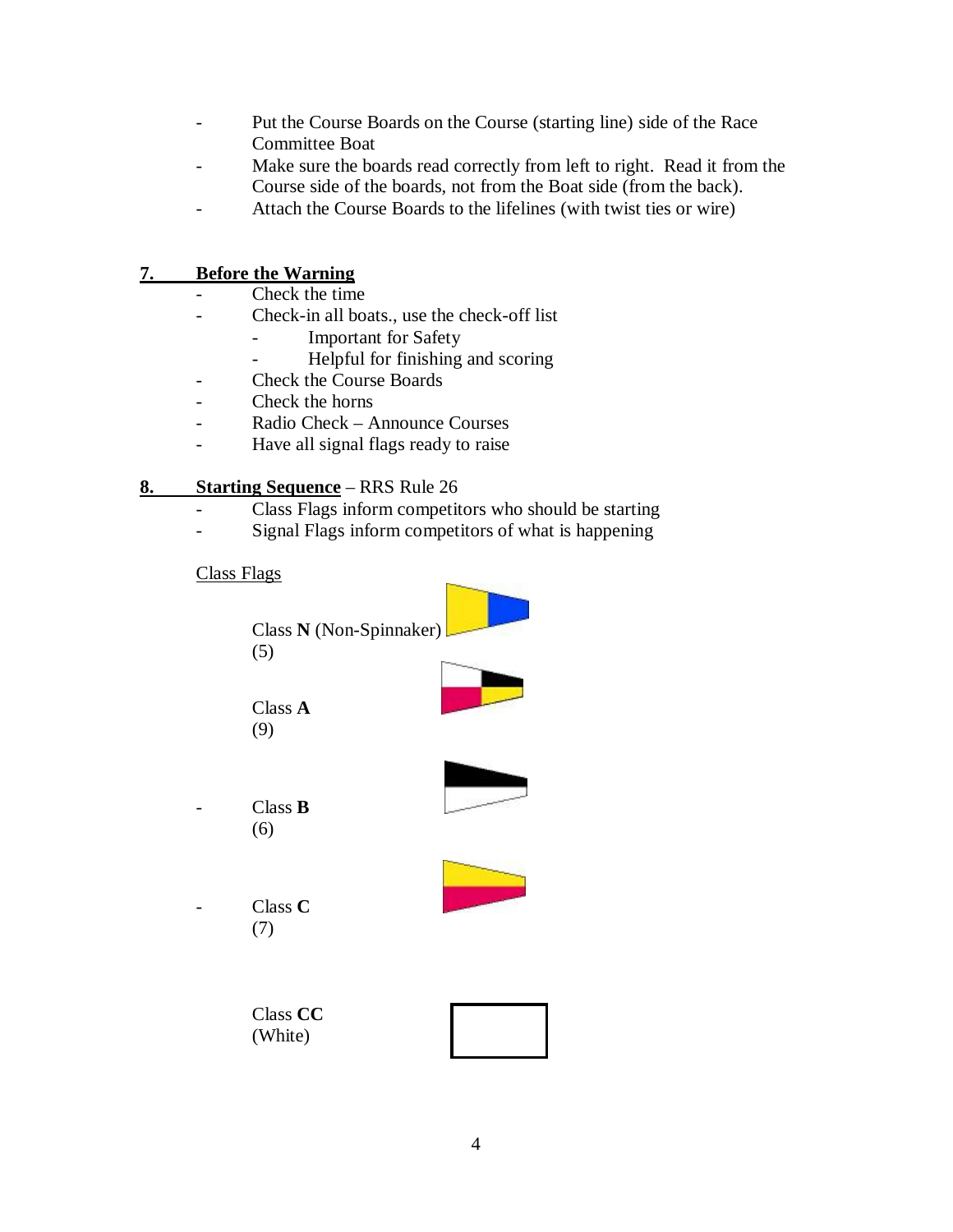## **Signal Flags**

| <b>Starting Line Flag</b> |                                | orange (or yellow)                        |
|---------------------------|--------------------------------|-------------------------------------------|
| "AP"                      |                                | Postponement                              |
| "P" Flag                  |                                | Preparatory                               |
| "X" Flag                  |                                | <b>Individual Recall</b>                  |
| "First Substitute"        |                                | <b>General Recall</b>                     |
| "L" Flag                  |                                | Come within hail and<br>follow this boat. |
| "S" ${\rm Flag}$          |                                | <b>Shortened Course</b>                   |
| "AP" over "A" Flags       |                                | Races not started are                     |
|                           | $T \bullet \bullet \downarrow$ | Abandoned, no more                        |
|                           |                                | races today                               |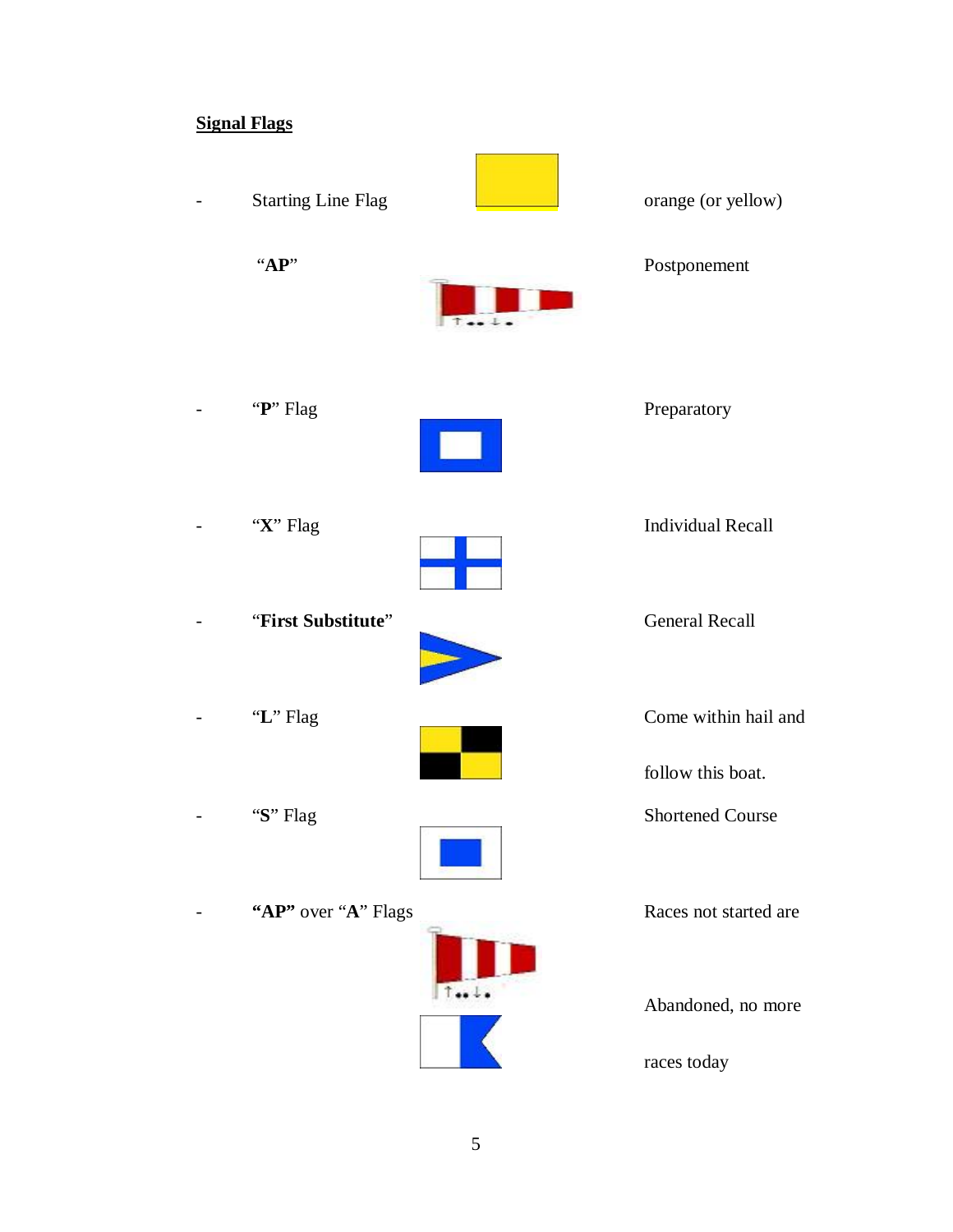"**N**" over "**A**" Flags Abandon all races





"Y" Flag Wear personal buoyancy

#### **8. When to Postpone** (DO NOT POSTPONE UNLESS ABSOLUTELY NECESSARY)

- Race Committee is not ready at the scheduled time for the Rendezvous and Warning
- Race Committee discovers that it has made an error
- There is insufficient wind to race  $-4$  knots of wind recommended. If there is enough wind for the racers to make way and steerage, start the race; you can then shorten the course if necessary.
- There is a major wind shift during the starting sequence. If there is only a minor change, do not postpone
- If either end of the starting line comes adrift during the starting sequence.
- If all the competitors are <u>unavoidably</u> not going to be in the racing area by the time of the Warning signal

### **9. When Not to Postpone**

- When some competitors are not in the starting area but could have been.
- Prior to the first Warning Signal

### **10. Procedure for Postponement**

- Raise "**AP**" Flag for temporary postponement. Announce intentions for "**AP"** over radio.
- Lower one minute before Warning Signal.
- Raise "**AP**" over "**A**" Flags for postponement of all races not started, no more racing today (or use Abandonment)

### **11. Warning Signal (5 minutes to start)**

- Display the Class Flag with one sound.
- After the warning signal be prepared to postpone if necessary.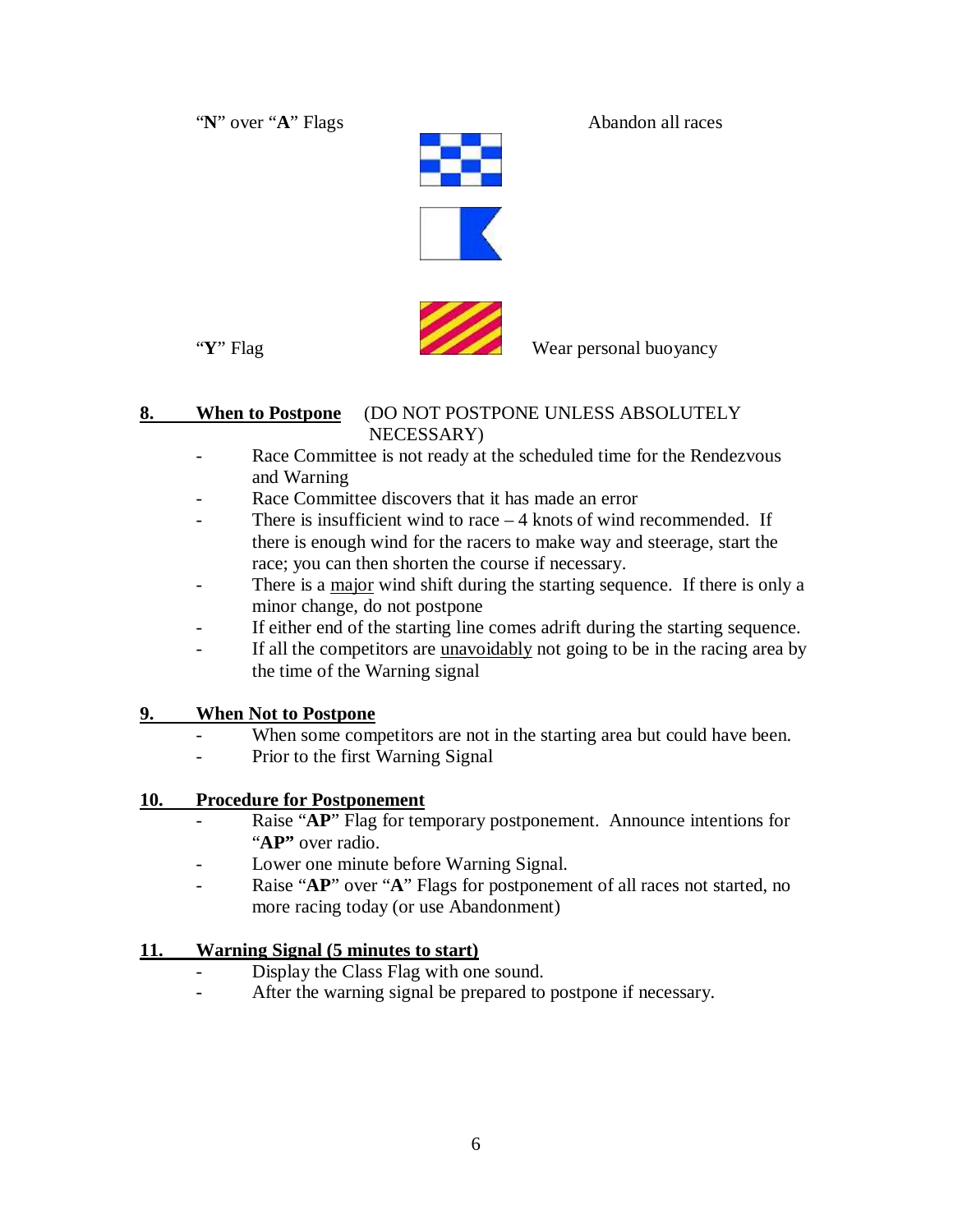#### **12. Preparatory Signal (4 minutes to start)**

- If possible, countdown the last 5 seconds over the radio, "5, 4, 3, 2, 1, **Papa flag up."**
- Display "**P**" Flag with one sound.
- Boats are now considered to be "racing."
- Some rules go into effect at the Preparatory Signal, e.g. RRS 31, contact with a starting mark

#### **13. One Minute Before the Start**

- If possible, countdown the last 5 seconds over the radio, "5, 4, 3, 2, 1, **Papa Flag down."**
- Lower the "**P**" Flag with one long sound.
- Begin recording the line sighter's observations.
- **BE prepared for recall procedures and likely "OCS."**
- **Verify that all possible signals are ready, including recalls.**
- Verify that the recall signaler can hear the person who is making recall decisions.

#### **14. Starting Signal**

- If possible, countdown the last 5 seconds over the radio, **"5, 4, 3, 2, 1, Start Division X."**
- Lower the Class Flag with one sound and raise the next Class Flag.
- **If an individual recall is needed, raise "X" Flag with one sound immediately.**
- Do not hail "all clear."

#### **15. Recalls** – RRS 29

- Individual recall RRS 29.1
	- Recalls one or more boats.
- General recall RRS 29.2
	- Recalls all boats.

### **16. Individual Recall** – RRS 29.1

- Required when boats are OCS at the starting signal (RRS 29.1).
- Much preferred if you know which boat(s) are OCS.
- **Individual Recall signals:**

### **- Raise Flag "X" with one sound, immediately.**

- **Use the radio to announce the sail number(s) of the OCS boat(s), if possible.**
- If the Race Committee fails to follow this procedure, do not score boats as OCS.

### **17. After an Individual Recall**

- Keep track of all OCS boats, recording when they properly re-start.
- Leave "**X**" Flag up until all OCS boats have re-started, or for 4 minutes, whichever is sooner.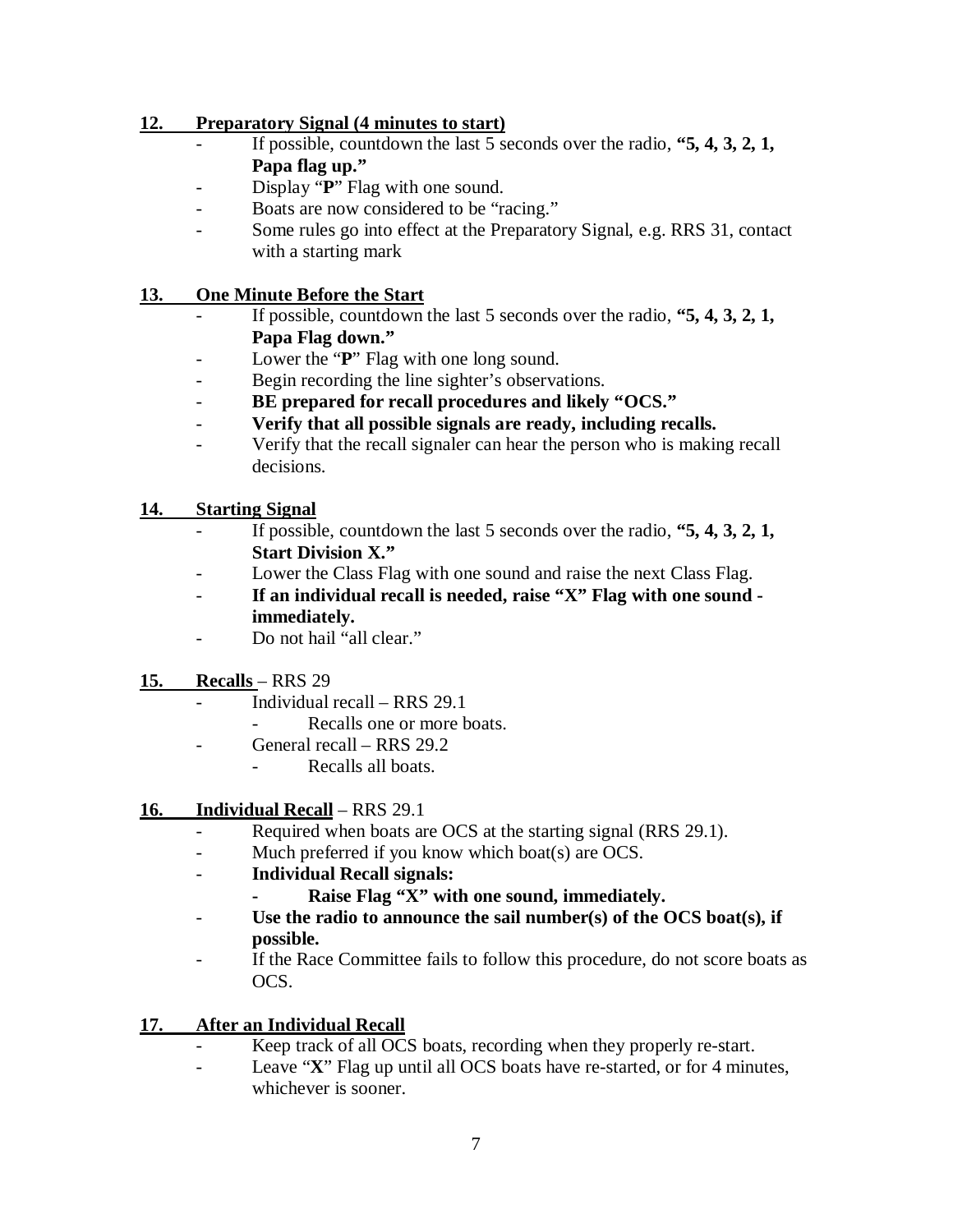- Lower "X" Flag after OCS boat(s) have properly re-started or after 4 minutes. No sound when lowering "**X**" Flag.
- Signal a General Recall if appropriate; it is OK after an individual recall.

### **18. General Recall** – RRS 29.2

- May be used when Race Committee is unable to identify boats that are OCS.
- Or there has been an error in the starting procedure,
- Or there has been a major wind shift affecting the windward leg.
- General Recall signals:
- Raise "**First Substitute**" Flag with two sounds.
- Use the radio to announce, "General Recall for Division X", if possible.

#### **19. After a General Recall**

- Verify the proper signals were made.
- If necessary, make starting line adjustments.
- Re-start the sequence by lowering the "**First Substitute**" Flag with one sound.
- Next signal (one minute later) is the Warning Signal for the same class. Raise the Class Flag with one sound and continue the sequence.

#### **20. Individual vs. General Recall**

- Avoid them.
- If unable to identify boats, use General Recall.
- Race Committee may (not shall) signal a General Recall.
- Principal Race Officer must decide quickly.
- Consider what is fair.

#### **21. During the race**

- Account for all starters.
- Observe the race.
- Prepare for the finish.
- Decide if the course should be shortened.
- Decide if the race should be abandoned.

#### **22. Reasons to Shorten or Abandon**

- Because of an error in the starting procedure.
- Because of foul weather making sailing dangerous.
- Because of insufficient wind making it unlikely that the race will finish within the time limit.
- Because a mark is missing or out of position.
- For any other reason directly affecting the safety or fairness of the competition.
- Race Committee can shorten a race to enable further scheduled races to be sailed (CBYRA sanctioned events).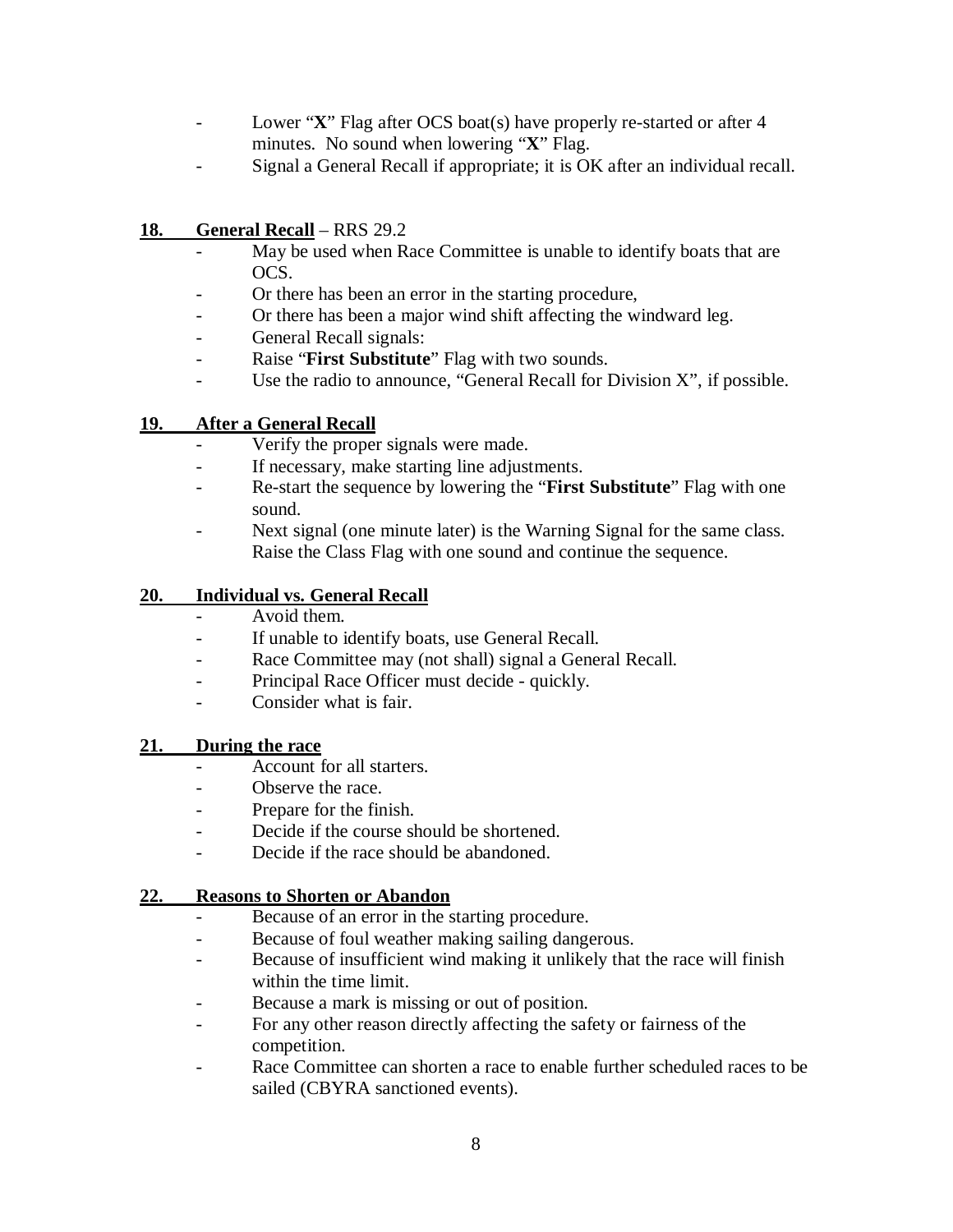#### **23. Procedure for Shortening the Course** - RRS 32

- Only at a rounding mark. Position the Race Committee Boat on the proper side of the mark – on the side the boats would approach to round. (Not after they round.)
- No advance notice.
- Display "S" Flag with two sounds as the first boat approaches (on the same staff as the orange (or yellow) finish line flag. (Remember that you are most likely shortening the course due to lack of wind, so have someone hold the "S" flag, as if it were flying.)
- Raise Class Flag(s) if necessary, if you are only shortening the course some classes.
- The "**S**" Flag means finish between the nearby mark and the "**S**" Flag staff.

### **24. Abandonment** - RRS 32

- Required when no boat finishes within the time limit, RRS 35.
- There is no limitation in the RRS on when a race can be abandoned; however, the Race Committee is required to consider the consequences for all boats in the race or series before abandoning after a boat has finished, RRS 32.1.

### **25. Procedure for Abandonment**

- Raise "**N**" Flag (or "**N**" over "**A**") with three sounds.
- Raise Class Flags if necessary.
- Very difficult to abandon for fewer than all classes.

### **26. Finishing**

- Anchor before any boat rounds the previous mark.
- Sound signals: Only for the first finisher in each class.
	- It is good practice; not required by any rule.
- Record finish time on the finish sheet.
- Record on multiple sheets as a check.
- Observe time limits indicated in the Yellow Book.
- If any boat finishes within the time limit, all boats must be scored.
- Record all finishes, including OCS and multiple finishes by one boat.
- Use spotters to identify boats before and after finishing.
- Record all finishers in order.
- Know the definition of finish, RRS 28.1 and Definitions, and as described in the Yellow Book.
- A boat that fails to finish properly is scored DNF, the finish time should be recorded.
- Record all unusual happenings, such as contact with a finishing mark, RRS 31.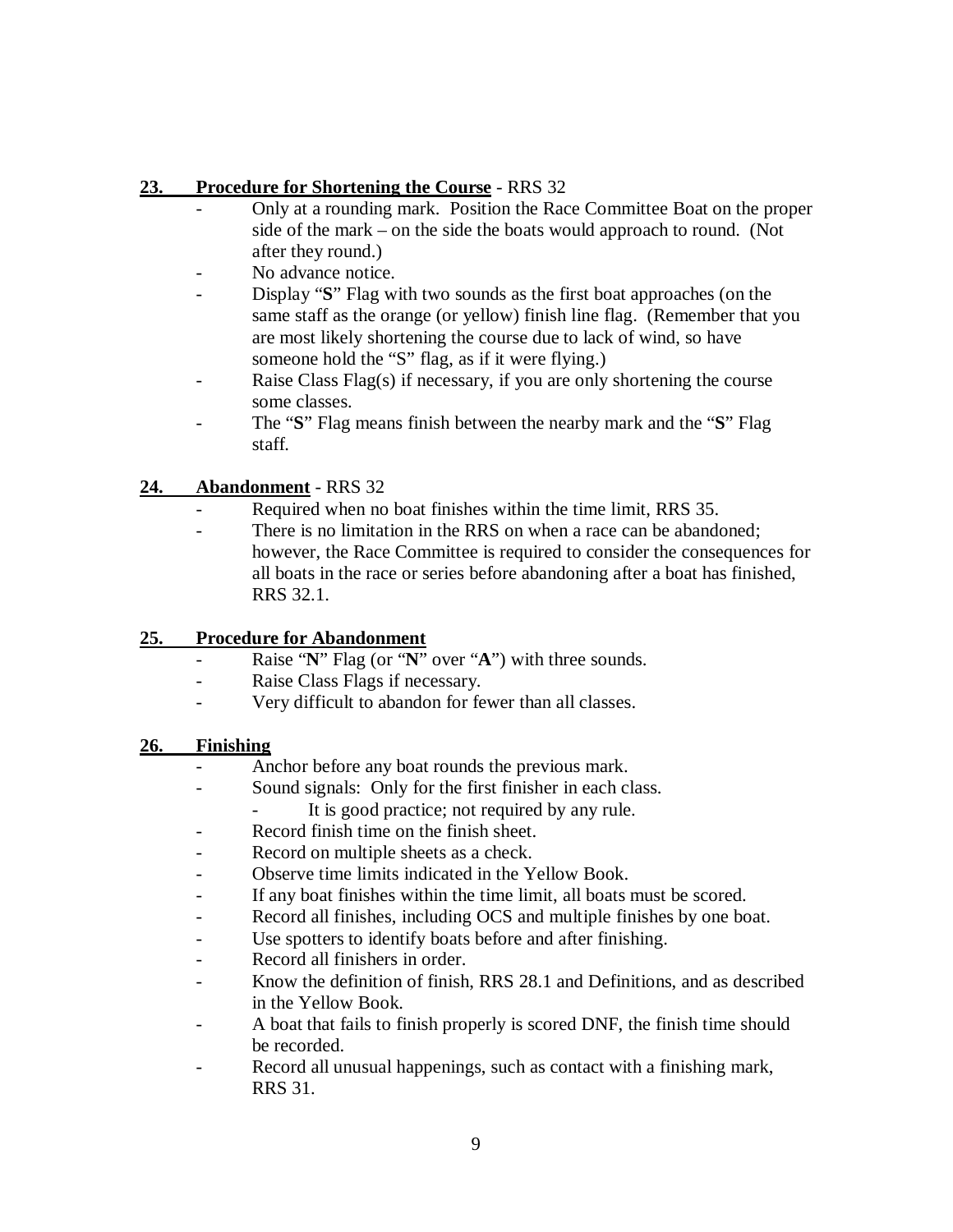- Record all protest information reported to the Race Committee.
- After the last boat finishes, double-check the results among recorders; make two readable copies.

#### **27. Scorer**

- Make arrangements to get the information to the Scorer.

#### **28. Definitions for Scoring**

- DNC Did not *start*, did not come to the starting area.
- DNS Did not *start* (other than DNC and OCS).
- OCS Did not *start*, on the course side of the starting line at her starting signal and failed to start, or broke rule 30.1.
- DNF Did not *finish*.
- DSQ Disqualification.

#### **29. Short-Handed & Nighthawk Series Chart, Mark Locations & Distances**

See pages 12 to 15.

#### **30. 2022 Starting Sequence**

| <b>Series</b> | <b>Dates</b>             | <b>Start Order</b> |  |  |
|---------------|--------------------------|--------------------|--|--|
| Night Hawk    | April 27 to September 14 | N, C, B, A, CC     |  |  |
|               |                          |                    |  |  |

Black Cat 8/5 Pursuit

#### **31. General**

The use of the radio to announce the race, the start sequence, over early boats and course changes is much appreciated by the racing fleet. Please attempt to do so. Remember to charge radio, if using the GSA Handheld, prior to the race. The VHF and GPS will be in the dock box along with the race equipment. If you need to use the club VHF, you may need to charge the battery – pick up and charge ahead of time! Do not wait until the day of the race as it may take overnight. The combination of the lock at the dock box is "1717".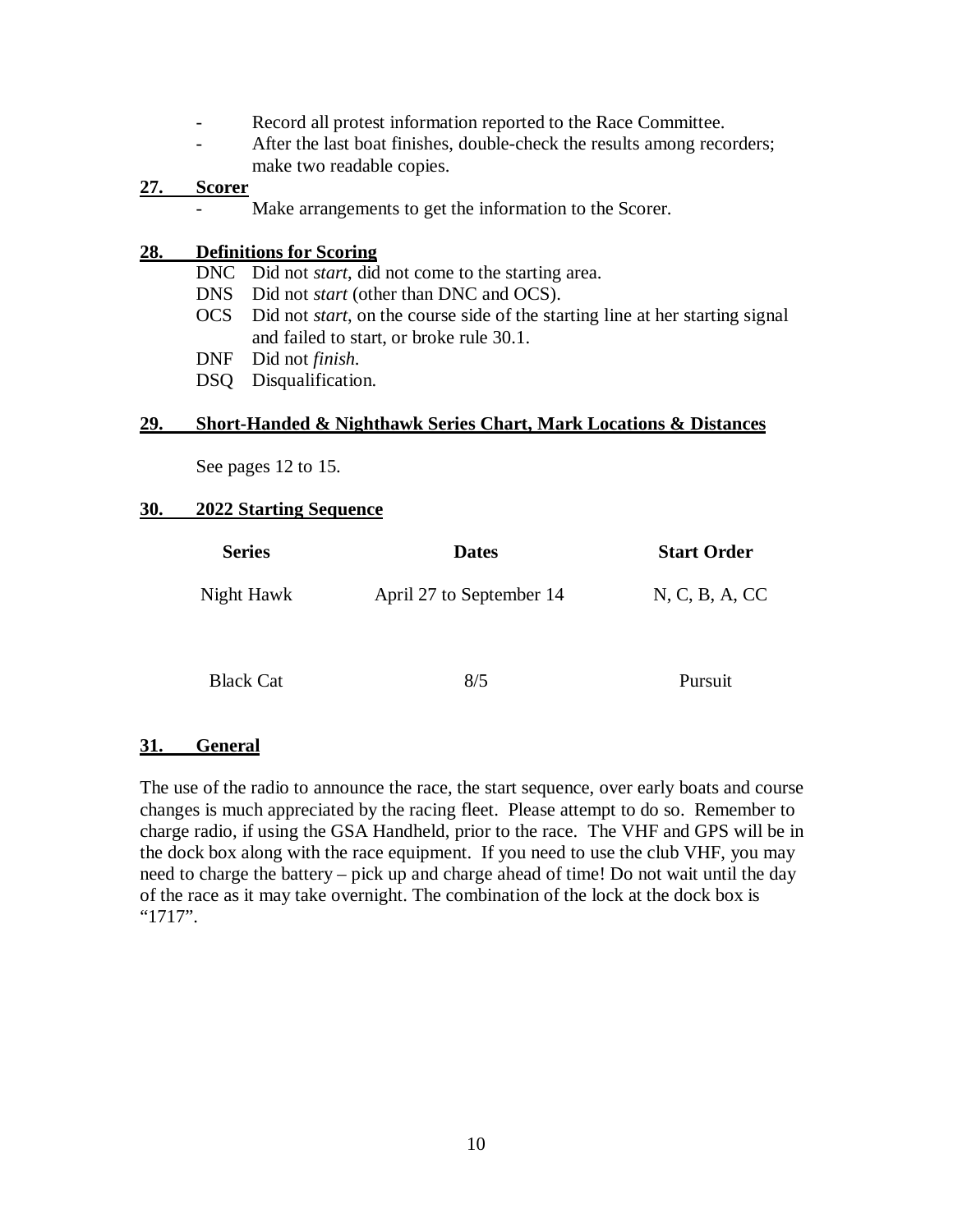### **32. How to Start GSA Races**

- All GSA and GSA-sponsored CBYRA races will be started using the ISAF *THE RACING RULES OF SAILING* (RRS/US) Rule 26 starting sequence. The GSA Yellow Book provides the time of the first warning (class flag raised) for each race.

- On Wednesday nights the starting sequence will be as follows (barring delays):

| <b>Time</b> | <b>Title</b>   | Time to<br>Start | <b>Visual signal</b>    | Horn           |
|-------------|----------------|------------------|-------------------------|----------------|
| 18:30       | Rendezvous     | 15 minutes       |                         | 3 short sounds |
| 18:40       | Warning $(N)$  | 5 minutes        | Div. $(N)$ Flag raised  | 1 sound        |
| 18:41       | Prep. $(N)$    | 4 minutes        | Flag P raised           | 1 sound        |
| 18:44       |                | 1-minute         | Flag P lowered          | 1 long sound   |
| 18:45       | Start $(N)$    | None             | Div. (N) Flag lowered   | 1 sound        |
|             | Warning $(C)$  | 5 minutes        | Div. $(C)$ Flag raised  |                |
| 18:46       | Prep. $(C)$    | 4 minutes        | Flag P raised           | 1 sound        |
| 18:49       |                | 1-minute         | Flag P lowered          | 1 long sound   |
| 18:50       | Start $(C)$    | None             | Div. (C) Flag lowered   | 1 sound        |
|             | Warning $(B)$  | 5 minutes        | Div. $(B)$ Flag raised  |                |
| 18:51       | Prep. $(B)$    | 4 minutes        | Flag P raised           | 1 sound        |
| 18:54       |                | 1-minute         | Flag P lowered          | 1 long sound   |
| 18:55       | Start $(B)$    | None             | Div. $(B)$ Flag lowered | 1 sound        |
|             | Warning $(A)$  | 5 minutes        | Div. $(A)$ Flag raised  |                |
| 18:56       | Prep. $(A)$    | 4 minutes        | Flag P raised           | 1 sound        |
| 18:59       |                | 1-minute         | Flag P lowered          | 1 long sound   |
| 19:00       | Start $(A)$    | None             | Div. (A) Flag lowered   | 1 sound        |
|             | Warning $(CC)$ | 5 minutes        | Div. (CC) Flag raised   |                |
| 19:01       | Prep. (CC)     | 4 minutes        | Flag P raised           | 1 sound        |
| 19:04       |                | 1-minute         | Flag P lowered          | 1 long sound   |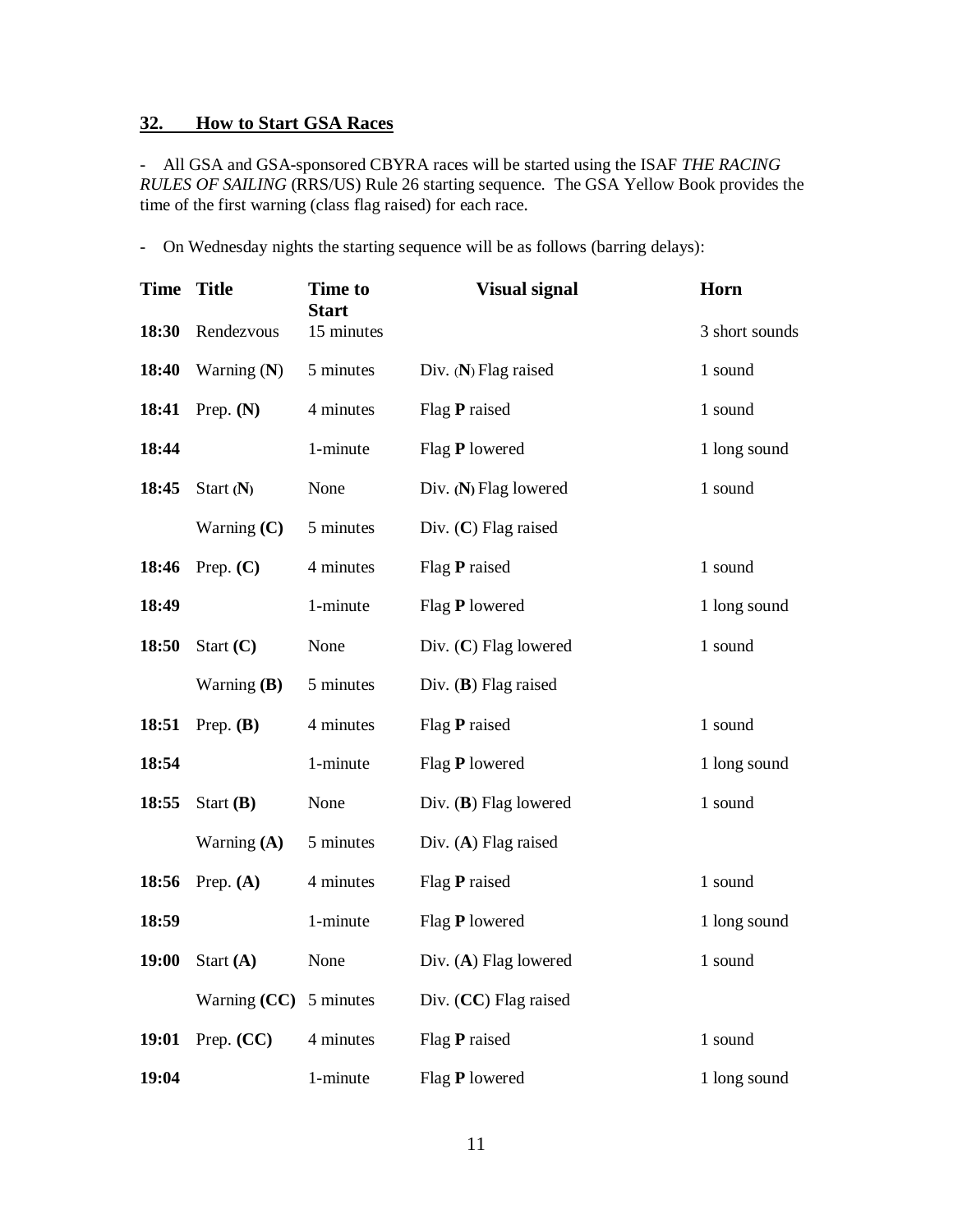**Caution:** Go through the sequence for all classes even if there are <u>no</u> boats in a class. Class **A** boats may be using Flags #**9**, #**2**, or #**3.**

#### **GSA Nighthawk/Twilight Series Standard Racing Marks**

| NO.                     | <b>DESIGNATION</b>                | <b>GOV'T</b>  | <b>LIGHT</b> | <b>APPROXIMATE</b><br><b>POSITION</b> |            |  |
|-------------------------|-----------------------------------|---------------|--------------|---------------------------------------|------------|--|
|                         |                                   | <b>SYMBOL</b> | (IF ANY)     | LAT. N                                | LONG.W     |  |
| Y                       | Drop Mark (Orange Cylinder)       |               |              |                                       |            |  |
| B                       | Bowley's Bar Light                | R''4"         | $FIR$ 2.5s   | 39 17.630'                            | 76 23.089' |  |
| $\mathbf{1}$            | Buoy, 1.1 mi ENE of Miller Island | G"1MR"        | Q G          | 39 16.360'                            | 76 20.179' |  |
| $\overline{2}$          | Buoy, 1.7 mi NE of Miller Island  | R"2G"         | F1R4s        | 39 17.260'                            | 76 20.218' |  |
| 3                       | GSA Race Mark (GSA S)             |               | FIY4s        | 39 16.916'                            | 76 21.563' |  |
| $\overline{\mathbf{4}}$ | GSA Race Mark (GSA N)             |               | FIY4s        | 39 17.915'                            | 76 21.840' |  |
| 5                       | <b>Booby Point Light</b>          | G''5''        | FIG 2.5s     | 39 17.212'                            | 76 22.543' |  |
| 6                       | Nun, 0.9 mi NNW of Miller Island  | <b>RN'2"</b>  |              | 39 16.234'                            | 76 22.260' |  |
| 7                       | Buoy, 2.5 mi SE of Miller Island  | R''4"         | $FIR$ 6s     | 39 13.891'                            | 76 19.352' |  |
| 8                       | Buoy, 2.1 mi SW of Poole's Island | R''6''        | F1R4s        | 39 14.755'                            | 76 17.808' |  |

**NOTE: Marks 6 should not be used for Divisions A & B. EVER!**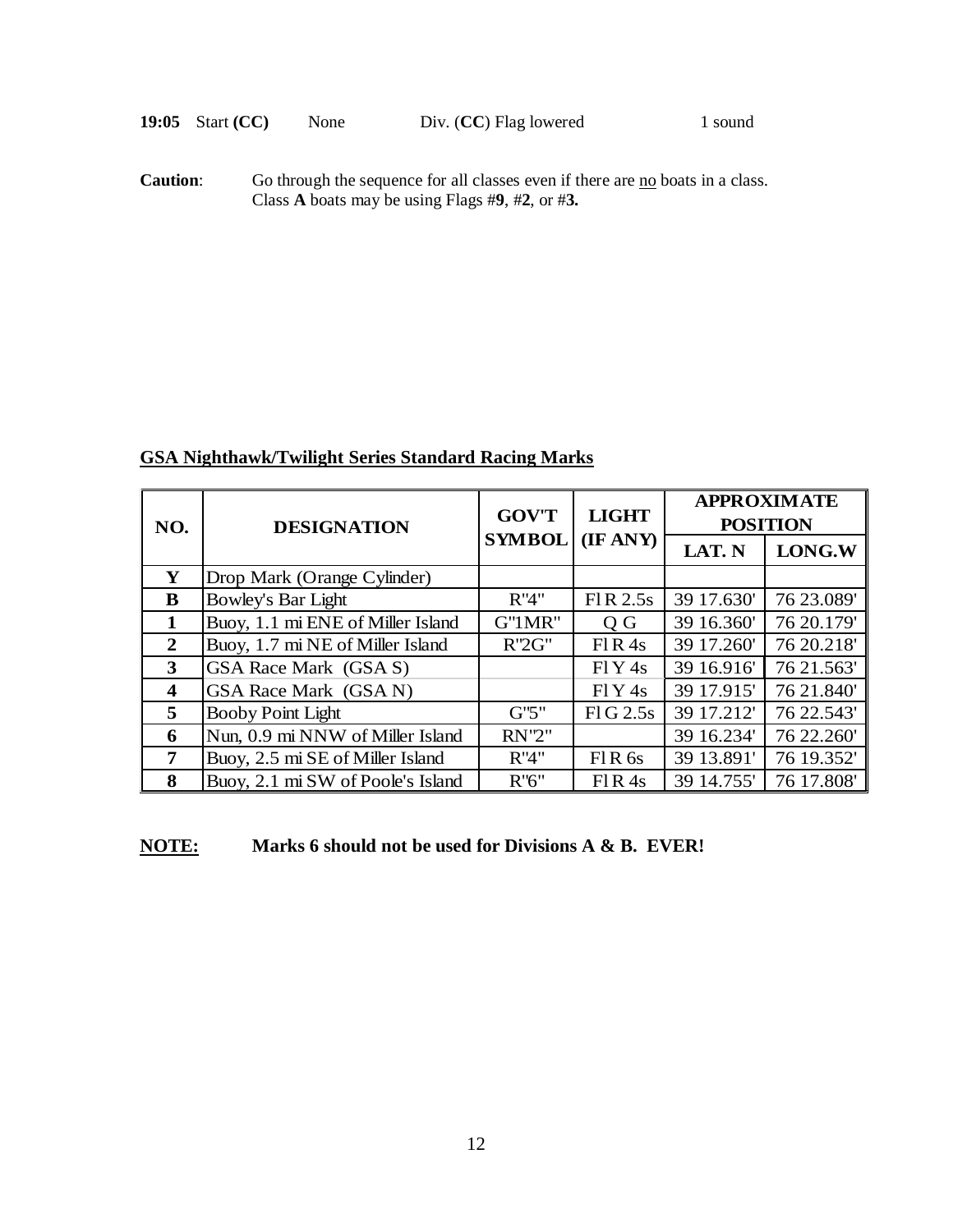### **Distances Between GSA Marks in Nautical Miles**

| <b>MARK</b>      | B | 1   | $\boldsymbol{2}$ | 3    | 4    | 5    | 6    | 7    | 8    |
|------------------|---|-----|------------------|------|------|------|------|------|------|
| B                | X | 2.6 | 2.26             | 1.38 | 1.03 | 0.6  | N/A  | N/A  | 5.03 |
| 1                |   | X   | 0.89             | 1.36 | 2.01 | 2.02 | 1.62 | 2.56 | 2.45 |
| $\boldsymbol{2}$ |   |     | X                | 1.08 | 1.41 | 1.81 | 1.82 | 3.42 | 3.13 |
| 3                |   |     |                  | X    | 1.01 | 0.82 | 0.81 | NA   | 3.64 |
| $\boldsymbol{4}$ |   |     |                  |      | X    | 0.89 | 1.62 | 4.46 | 4.44 |
| 5                |   |     |                  |      |      | X    | 0.92 | N/A  | 4.44 |
| 6                |   |     |                  |      |      |      | X    | N/A  | N/A  |
| 7                |   |     |                  |      |      |      |      | X    | 1.48 |
| 8                |   |     |                  |      |      |      |      |      | X    |

Enjoy your turn as committee boat and running the race! Have fun but take it serious too. You oversee the fun and fair racing the other boats are having. Although a boat cannot protest the RC, a boat can request redress for an RC error. So, then we still end up in the Hearing room. Be prepared and do your best!!

Thanks, Michael Johns PHRF Fleet Captain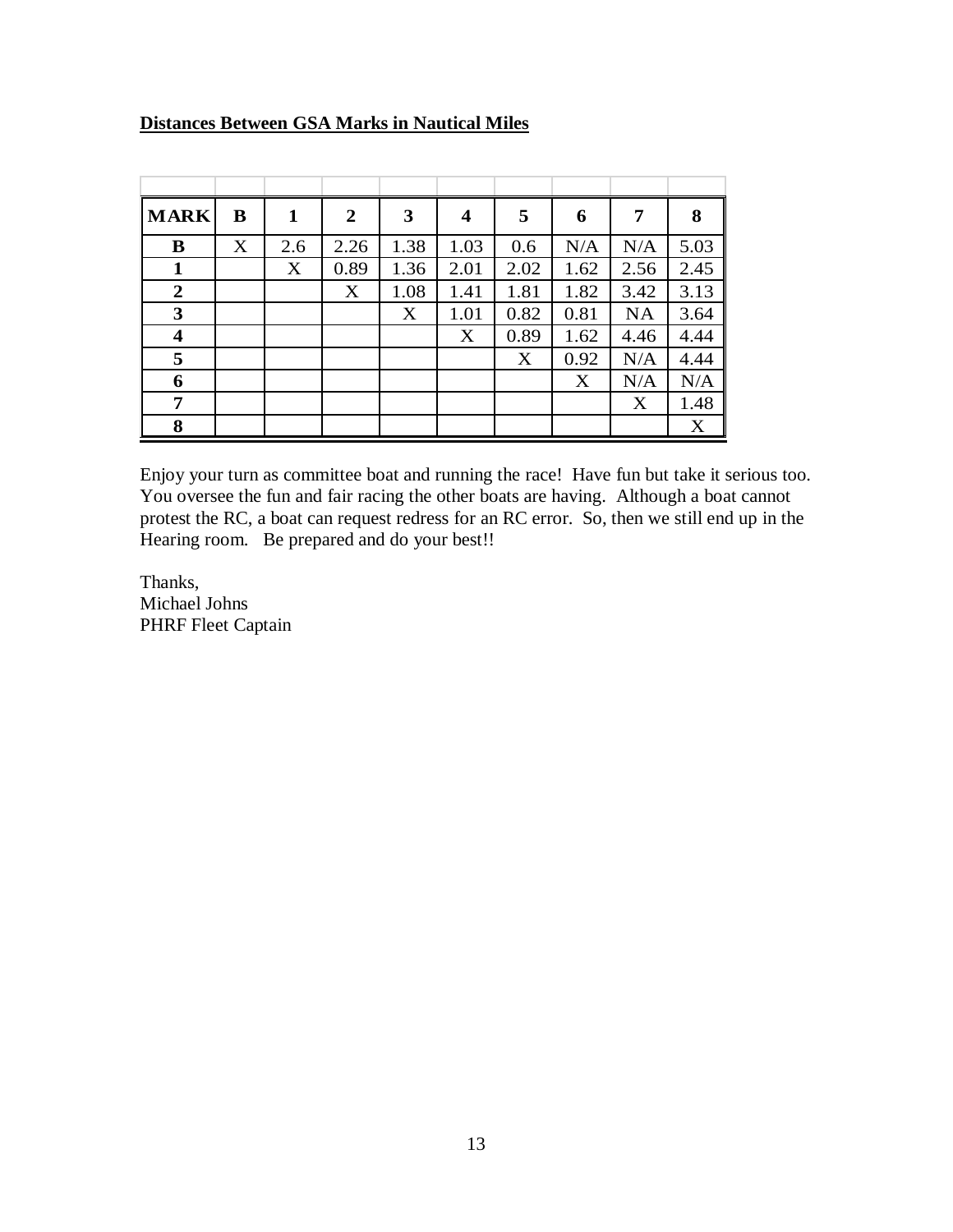|             |                | <b>APPROXIMATE BEARINGS BETWEEN MARKS</b> |              |                |     |     |     |     |                |     |
|-------------|----------------|-------------------------------------------|--------------|----------------|-----|-----|-----|-----|----------------|-----|
|             | TO             | B                                         | $\mathbf{1}$ | $\overline{2}$ | 3   | 4   | 5   | 6   | $\overline{7}$ | 8   |
|             | B              | X                                         | 130          | 110            | 132 | 086 | 144 | N/A | N/A            | 138 |
|             | 1              | 310                                       | X            | 009            | 309 | 332 | 306 | 280 | 177            | 142 |
|             | $\overline{2}$ | 290                                       | 189          | X              | 264 | 308 | 280 | 250 | 180            | 154 |
| <b>FROM</b> | 3              | 312                                       | 129          | 084            | X   | 004 | 304 | 232 | 162            | 137 |
|             | 4              | 266                                       | 152          | 128            | 184 | X   | 228 | 206 | 167            | 147 |
|             | 5              | 324                                       | 126          | 100            | 124 | 048 | X   | 180 | N/A            | 135 |
|             | 6              | N/A                                       | 100          | 070            | 052 | 026 | 000 | X   | N/A            | N/A |
|             | 7              | N/A                                       | 357          | 000            | 342 | 347 | N/A | N/A | X              | 065 |
|             | 8              | 318                                       | 322          | 334            | 317 | 327 | 315 | N/A | 245            | X   |
|             |                |                                           |              |                |     |     |     |     |                |     |
|             |                |                                           |              |                |     |     |     |     |                |     |